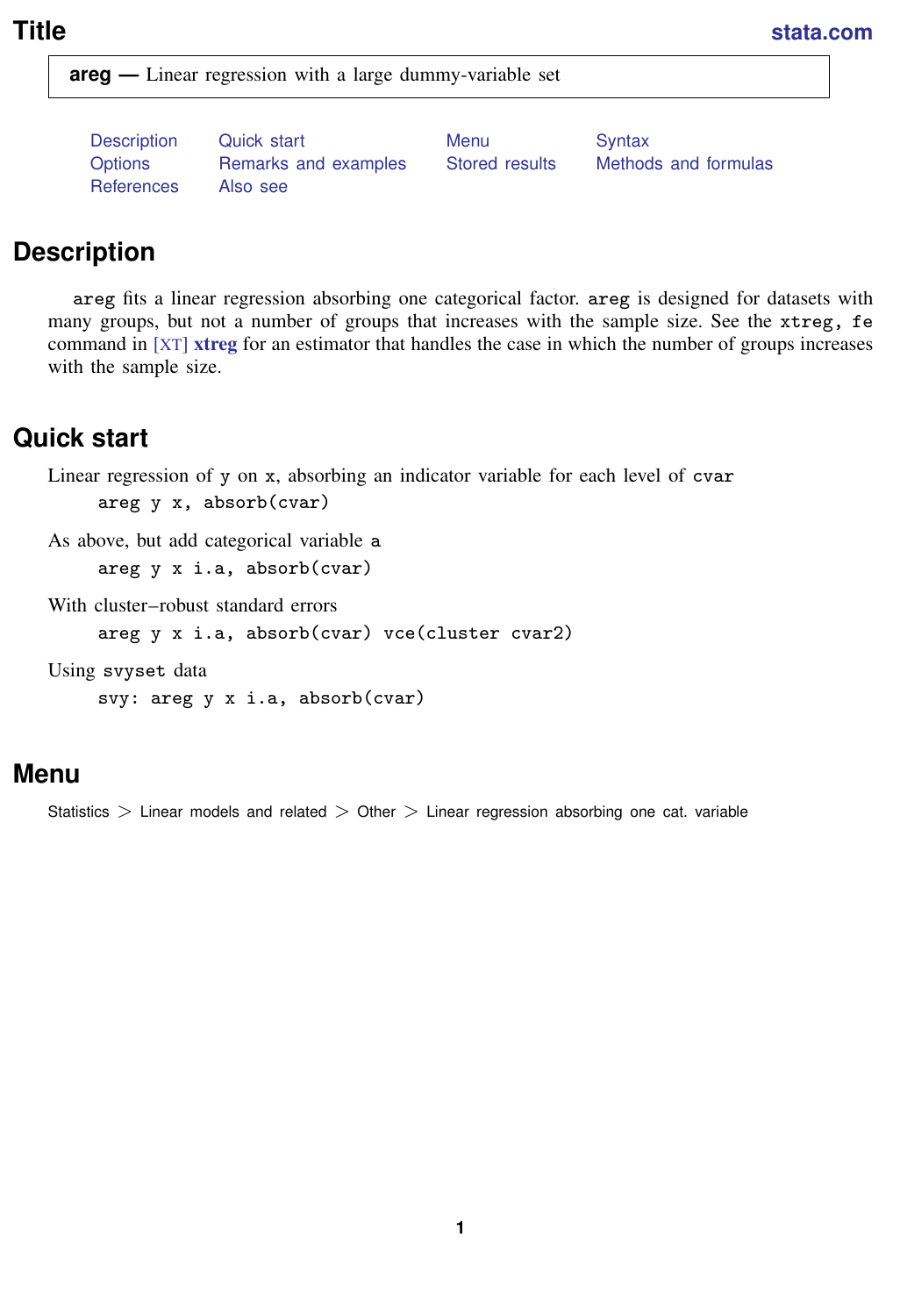# <span id="page-1-0"></span>**Syntax**

 $\texttt{areg}$  [depvar](http://www.stata.com/manuals14/u11.pdf#u11.3Namingconventions)  $\vert$  [indepvars](http://www.stata.com/manuals14/u11.pdf#u11.4varlists)  $\vert$   $\vert$  [if](http://www.stata.com/manuals14/u11.pdf#u11.1.3ifexp)  $\vert$   $\vert$  [in](http://www.stata.com/manuals14/u11.pdf#u11.1.4inrange)  $\vert$   $\vert$  [weight](#page-1-2)  $\vert$  ,  $\texttt{absorb}$ (*[varname](http://www.stata.com/manuals14/u11.pdf#u11.3Namingconventions)*)  $\vert$  options  $\vert$ 

| options                      | Description                                                                                                                                            |
|------------------------------|--------------------------------------------------------------------------------------------------------------------------------------------------------|
| Model                        |                                                                                                                                                        |
| * absorb( <i>varname</i> )   | categorical variable to be absorbed                                                                                                                    |
| SE/Robust                    |                                                                                                                                                        |
| $\text{vec}(\text{vcetype})$ | <i>vcetype</i> may be ols, robust, cluster <i>clustvar</i> , bootstrap,<br>or jackknife                                                                |
| Reporting                    |                                                                                                                                                        |
| level(f)                     | set confidence level; default is level (95)                                                                                                            |
| display_options              | control columns and column formats, row spacing, line width,<br>display of omitted variables and base and empty cells, and<br>factor-variable labeling |
| coeflegend                   | display legend instead of statistics                                                                                                                   |
|                              |                                                                                                                                                        |

∗ absorb(*varname*) is required.

*indepvars* may contain factor variables; see [U[\] 11.4.3 Factor variables](http://www.stata.com/manuals14/u11.pdf#u11.4.3Factorvariables).

*depvar* and *indepvars* may contain time-series operators; see [U[\] 11.4.4 Time-series varlists](http://www.stata.com/manuals14/u11.pdf#u11.4.4Time-seriesvarlists).

bootstrap, by, fp, jackknife, mi estimate, rolling, and statsby are allowed; see [U[\] 11.1.10 Prefix commands](http://www.stata.com/manuals14/u11.pdf#u11.1.10Prefixcommands).

vce(bootstrap) and vce(jackknife) are not allowed with the mi estimate prefix; see [MI] [mi estimate](http://www.stata.com/manuals14/mimiestimate.pdf#mimiestimate).

Weights are not allowed with the bootstrap prefix; see [R] [bootstrap](http://www.stata.com/manuals14/rbootstrap.pdf#rbootstrap).

aweights are not allowed with the [jackknife](http://www.stata.com/manuals14/rjackknife.pdf#rjackknife) prefix; see [R] jackknife.

<span id="page-1-2"></span>aweights, fweights, and pweights are allowed; see [U[\] 11.1.6 weight](http://www.stata.com/manuals14/u11.pdf#u11.1.6weight).

coeflegend does not appear in the dialog box.

<span id="page-1-1"></span>See [U[\] 20 Estimation and postestimation commands](http://www.stata.com/manuals14/u20.pdf#u20Estimationandpostestimationcommands) for more capabilities of estimation commands.

# **Options**

 $\overline{a}$ 

 $\overline{a}$ 

Model<sup>1</sup> Model **Note** that the contract of the contract of the contract of the contract of the contract of the contract of the contract of the contract of the contract of the contract of the contract of the contract of the contract

absorb(*[varname](http://www.stata.com/manuals14/u11.pdf#u11.3Namingconventions)*) specifies the categorical variable, which is to be included in the regression as if it were specified by dummy variables. absorb() is required.

#### SE/Robust SE/Robust Letter and the contract of the contract of the contract of the contract of the contract of the contract of the contract of the contract of the contract of the contract of the contract of the contract of the contr

vce(*vcetype*) specifies the type of standard error reported, which includes types that are derived from asymptotic theory (ols), that are robust to some kinds of misspecification (robust), that allow for intragroup correlation (cluster *clustvar*), and that use bootstrap or jackknife methods (bootstrap, jackknife); see [R] *vce [option](http://www.stata.com/manuals14/rvce_option.pdf#rvce_option)*.

vce(ols), the default, uses the standard variance estimator for ordinary least-squares regression.

Exercise caution when using the vce(cluster *clustvar*) option with areg. The effective number of degrees of freedom for the robust variance estimator is  $n_q - 1$ , where  $n_q$  is the number of clusters. Thus the number of levels of the absorb() variable should not exceed the number of clusters.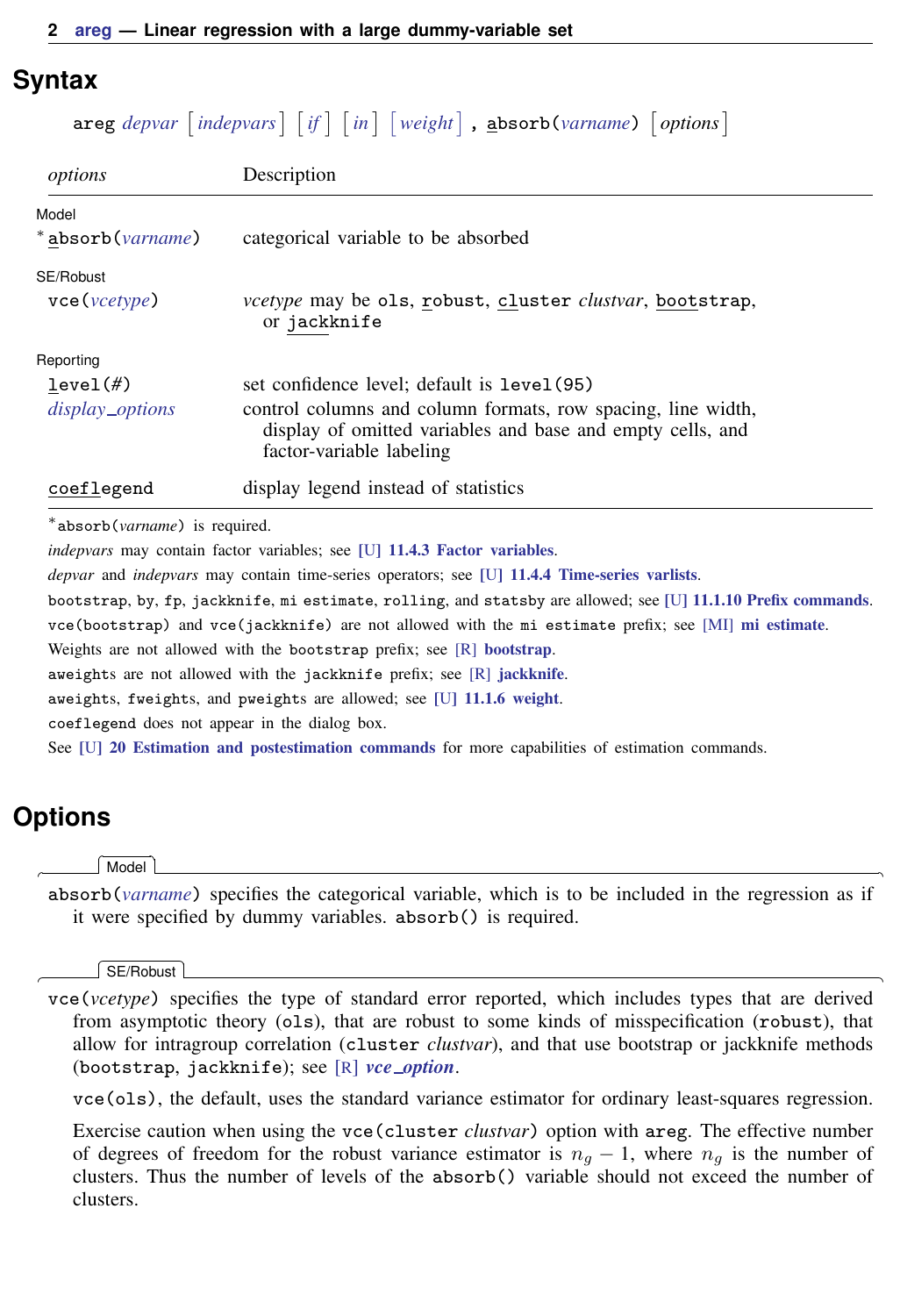Reporting Reporting Letters and the contract of the contract of the contract of the contract of the contract of the contract of the contract of the contract of the contract of the contract of the contract of the contract of the cont

 $\overline{a}$ 

level(*#*); see [R] [estimation options](http://www.stata.com/manuals14/restimationoptions.pdf#restimationoptions).

<span id="page-2-1"></span>*display options*: noci, nopvalues, noomitted, vsquish, noemptycells, baselevels, allbaselevels, nofvlabel, fvwrap(*#*), fvwrapon(*style*), cformat(% *[fmt](http://www.stata.com/manuals14/d.pdf#dformat)*), pformat(% *fmt*), sformat(%fmt), and nolstretch; see [R] [estimation options](http://www.stata.com/manuals14/restimationoptions.pdf#restimationoptions).

The following option is available with areg but is not shown in the dialog box:

<span id="page-2-0"></span>coeflegend; see [R] [estimation options](http://www.stata.com/manuals14/restimationoptions.pdf#restimationoptions).

## **Remarks and examples status statistic** *status* **examples**

Suppose that you have a regression model that includes among the explanatory variables a large number,  $k$ , of mutually exclusive and exhaustive dummies:

 $y = X\beta + d_1\gamma_1 + d_2\gamma_2 + \cdots + d_k\gamma_k + \epsilon$ 

For instance, the dummy variables,  $\mathbf{d}_i$ , might indicate countries in the world or states of the United States. One solution would be to fit the model with regress, but this solution is possible only if  $k$ is small enough so that the total number of variables (the number of columns of  $X$  plus the number of  $\mathbf{d}_i$ 's plus one for y) is sufficiently small—meaning less than [matsize](http://www.stata.com/manuals14/rmatsize.pdf#rmatsize) (see [R] matsize). For problems with more variables than the largest possible value of matsize (100 for Small Stata, 800 for Stata/IC, and 11,000 for Stata/SE and Stata/MP), regress will not work. areg provides a way of obtaining estimates of  $\beta$ — but not the  $\gamma_i$ 's—in these cases. The effects of the dummy variables are said to be absorbed.

#### Example 1

So that we can compare the results produced by areg with Stata's other regression commands, we will fit a model in which k is small. areg's real use, however, is when k is large.

In our automobile data, we have a variable called rep78 that is coded 1, 2, 3, 4, and 5, where 1 means poor and 5 means excellent. Let's assume that we wish to fit a regression of mpg on weight, gear\_ratio, and rep78 (parameterized as a set of dummies).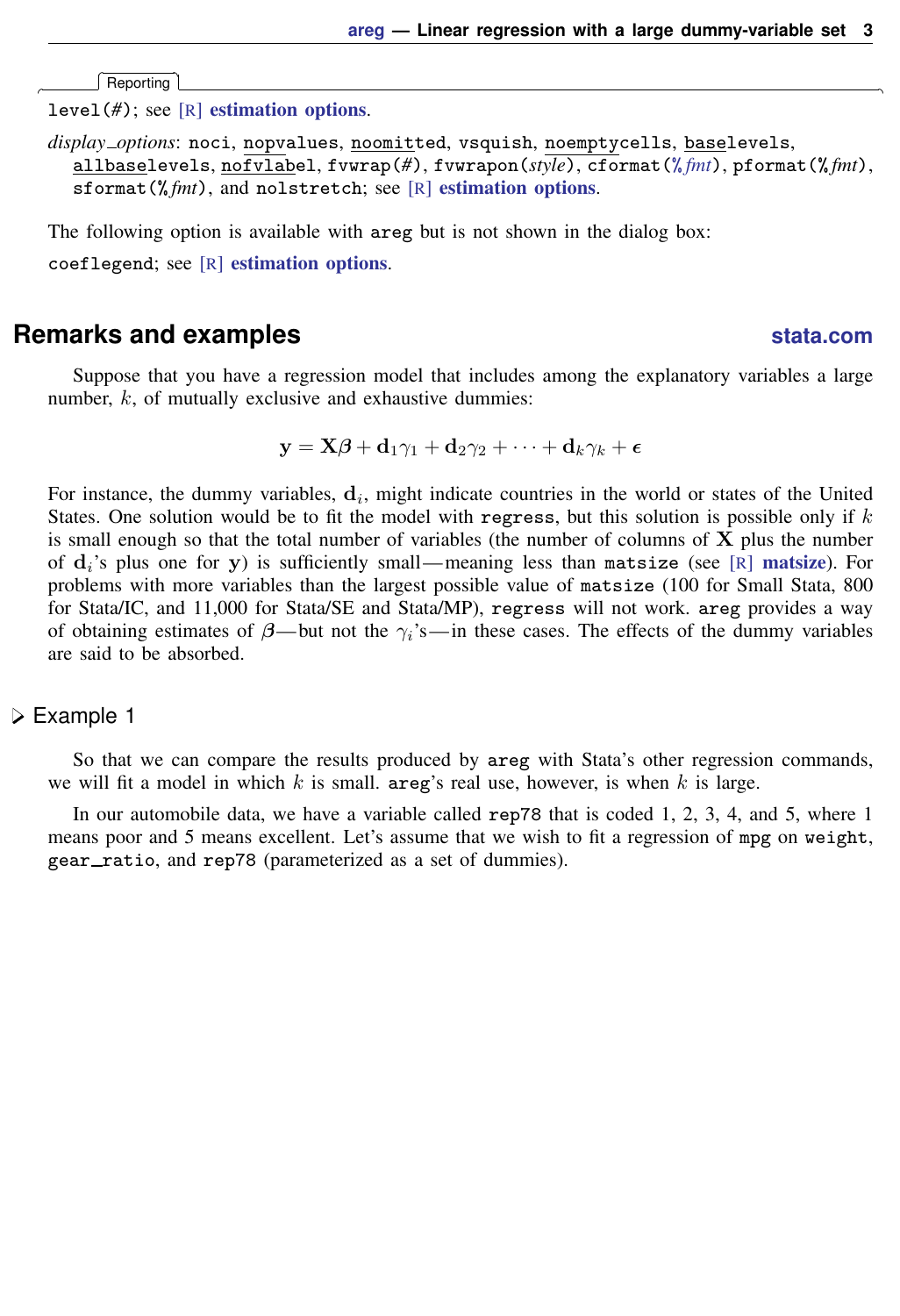. use http://www.stata-press.com/data/r14/auto2 (1978 Automobile Data)

| Source            | SS                       | df        | ΜS                       |                          | Number of obs | =                 | 69                        |
|-------------------|--------------------------|-----------|--------------------------|--------------------------|---------------|-------------------|---------------------------|
| Model<br>Residual | 1575.97621<br>764.226686 | 6<br>62   | 262.662702<br>12.3262369 | F(6, 62)<br>$Prob$ > $F$ | R-squared     | $=$<br>$=$<br>$=$ | 21.31<br>0.0000<br>0.6734 |
|                   |                          |           |                          |                          | Adj R-squared | $=$               | 0.6418                    |
| Total             | 2340.2029                | 68        | 34.4147485               | Root MSE                 |               | $=$               | 3.5109                    |
| mpg               | Coef.                    | Std. Err. | t.                       | P>  t                    |               |                   | [95% Conf. Interval]      |
| weight            | $-.0051031$              | .0009206  | $-5.54$                  | 0.000                    | $-.0069433$   |                   | $-.003263$                |
| gear_ratio        | .901478                  | 1.565552  | 0.58                     | 0.567                    | $-2.228015$   |                   | 4.030971                  |
| rep78             |                          |           |                          |                          |               |                   |                           |
| Poor              | $-2.036937$              | 2.740728  | $-0.74$                  | 0.460                    | $-7.515574$   |                   | 3.4417                    |
| Fair              | $-2.419822$              | 1.764338  | $-1.37$                  | 0.175                    | $-5.946682$   |                   | 1.107039                  |
| Average           | $-2.557432$              | 1.370912  | $-1.87$                  | 0.067                    | $-5.297846$   |                   | .1829814                  |
| Good              | $-2.788389$              | 1.395259  | $-2.00$                  | 0.050                    | $-5.577473$   |                   | .0006939                  |
| cons              | 36.23782                 | 7.01057   | 5.17                     | 0.000                    | 22.22389      |                   | 50.25175                  |

. regress mpg weight gear\_ratio b5.rep78

To fit the areg equivalent, we type

| . areg mpg weight gear_ratio, absorb(rep78) |                                    |                                  |                         |                                                                                      |                                        |                                        |                                                     |
|---------------------------------------------|------------------------------------|----------------------------------|-------------------------|--------------------------------------------------------------------------------------|----------------------------------------|----------------------------------------|-----------------------------------------------------|
| Linear regression, absorbing indicators     |                                    |                                  |                         | Number of obs<br>F (<br>2,<br>$Prob$ > $F$<br>R-squared<br>Adj R-squared<br>Root MSE | 62)                                    | $=$<br>$=$<br>$=$<br>$=$<br>$=$<br>$=$ | 69<br>41.64<br>0.0000<br>0.6734<br>0.6418<br>3.5109 |
| mpg                                         | Coef.                              | Std. Err.                        | t.                      | P>  t                                                                                |                                        |                                        | [95% Conf. Interval]                                |
| weight<br>gear_ratio<br>cons                | $-.0051031$<br>.901478<br>34.05889 | .0009206<br>1.565552<br>7.056383 | $-5.54$<br>0.58<br>4.83 | 0.000<br>0.567<br>0.000                                                              | $-.0069433$<br>$-2.228015$<br>19.95338 |                                        | $-.003263$<br>4.030971<br>48.1644                   |
| rep78                                       |                                    | $F(4, 62) =$                     | 1.117                   | 0.356                                                                                |                                        |                                        | (5 categories)                                      |

Both regress and areg display the same  $R^2$  values, root mean squared error, and—for weight and gear ratio—the same parameter estimates, standard errors,  $t$  statistics, significance levels, and confidence intervals. areg, however, does not report the coefficients for rep78, and, in fact, they are not even calculated. This computational trick makes the problem manageable when  $k$  is large. areg reports a test that the coefficients associated with rep78 are jointly zero. Here this test has a significance level of 35.6%. This  $F$  test for rep78 is the same that we would obtain after regress if we were to specify test 1.rep78 2.rep78 3.rep78 4.rep78; see [R] [test](http://www.stata.com/manuals14/rtest.pdf#rtest).

The model  $F$  tests reported by regress and areg also differ. The regress command reports a test that all coefficients except that of the constant are equal to zero; thus, the dummies are included in this test. The areg output shows a test that all coefficients excluding the dummies and the constant are equal to zero. This is the same test that can be obtained after regress by typing test weight gear\_ratio.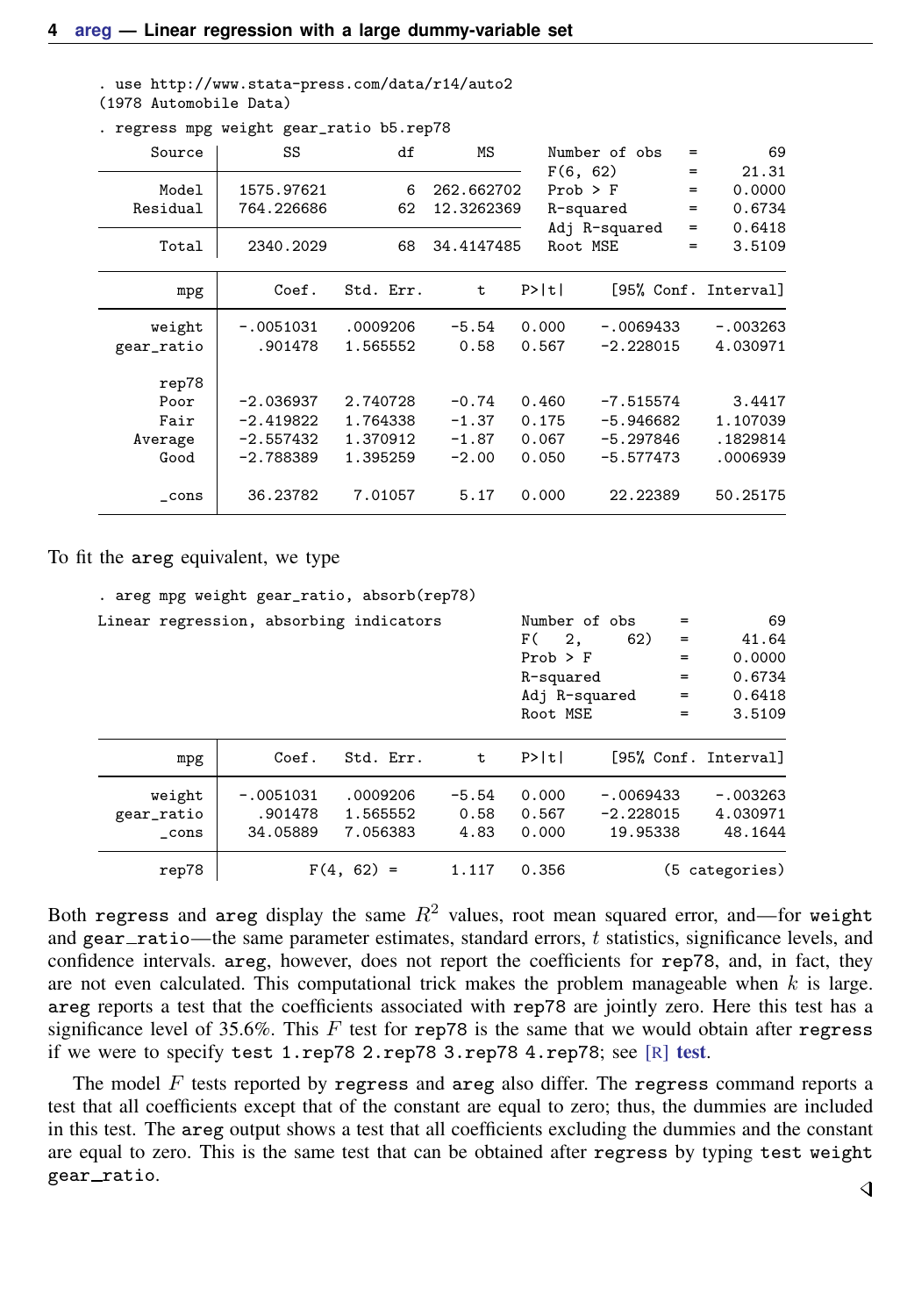#### □ Technical note

areg is designed for datasets with many groups, but not a number that grows with the sample size. Consider two different samples from the U.S. population. In the first sample, we have 10,000 individuals and we want to include an indicator for each of the 50 states, whereas in the second sample we have 3 observations on each of 10,000 individuals and we want to include an indicator for each individual. areg was designed for datasets similar to the first sample in which we have a fixed number of groups, the 50 states. In the second sample, the number of groups, which is the number of individuals, grows as we include more individuals in the sample. For an estimator designed to handle the case in which the number of groups grows with the sample size, see the xtreg, fe command in [XT] [xtreg](http://www.stata.com/manuals14/xtxtreg.pdf#xtxtreg).

Although the point estimates produced by areg and xtreg, fe are the same, the estimated VCEs differ when vce(cluster *clustvar*) is specified because the commands make different assumptions about whether the number of groups increases with the sample size.

 $\Box$ 

### □ Technical note

The intercept reported by areg deserves some explanation because, given  $k$  mutually exclusive and exhaustive dummies, it is arbitrary. areg identifies the model by choosing the intercept that makes the prediction calculated at the means of the independent variables equal to the mean of the dependent variable:  $\overline{\mathbf{v}} = \overline{\mathbf{x}} \hat{\boldsymbol{\beta}}$ .

| . predict yhat<br>(option xb assumed; fitted values) |          |                      |                      |                |                |
|------------------------------------------------------|----------|----------------------|----------------------|----------------|----------------|
| . summarize mpg yhat if rep78 $!=$ .                 |          |                      |                      |                |                |
| Variable                                             | Obs      | Mean                 | Std. Dev.            | Min            | Max            |
| mpg<br>yhat                                          | 69<br>69 | 21.28986<br>21.28986 | 5.866408<br>4.383224 | 12<br>11.58643 | 41<br>28,07367 |

We had to include if  $rep78 \leq$ . in our summarize command because we have missing values in our data. areg automatically dropped those missing values (as it should) in forming the estimates, but predict with the xb option will make predictions for cases with missing rep78 because it does not know that rep78 is really part of our model.

These predicted values do not include the absorbed effects (that is, the  $\mathbf{d}_i \gamma_i$ ). For predicted values that include these effects, use the xbd option of predict (see  $[R]$  [areg postestimation](http://www.stata.com/manuals14/raregpostestimation.pdf#raregpostestimation)) or see [XT] **[xtreg](http://www.stata.com/manuals14/xtxtreg.pdf#xtxtreg).** 

 $\Box$ 

#### Example 2

areg, vce ([robust](http://www.stata.com/manuals14/p_robust.pdf#p_robust)) is a Huberized version of areg; see  $[P]$  robust. Just as areg is equivalent to using regress with dummies, areg, vce(robust) is equivalent to using regress, vce(robust) with dummies. You can use areg, vce(robust) when you expect heteroskedastic or nonnormal errors. areg, vce(robust), like ordinary regression, assumes that the observations are independent, unless the vce(cluster *clustvar*) option is specified. If the vce(cluster *clustvar*) option is specified, this independence assumption is relaxed and only the clusters identified by equal values of *clustvar* are assumed to be independent.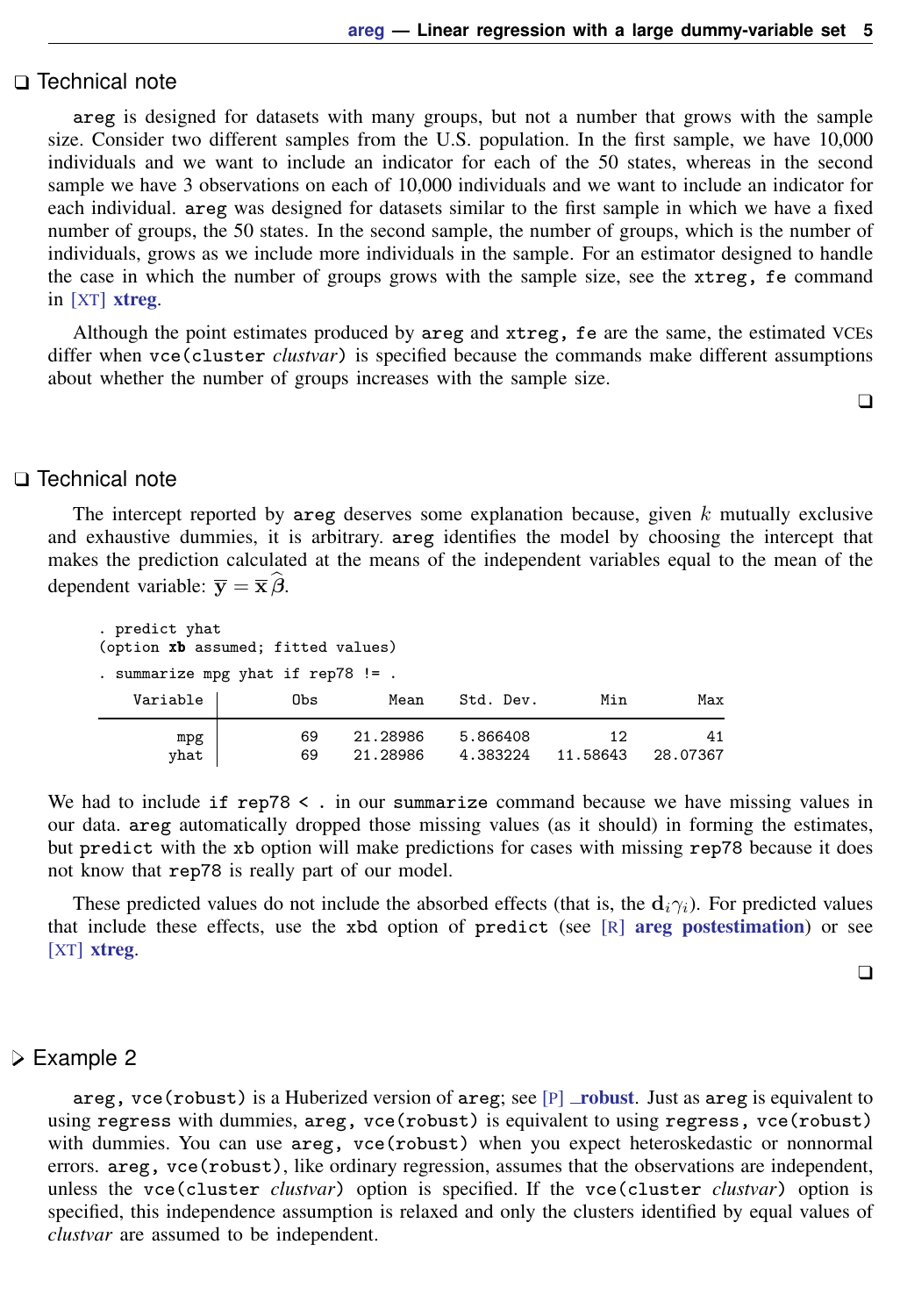Assume that we were to collect data by randomly sampling 10,000 doctors (from 100 hospitals) and then sampling 10 patients of each doctor, yielding a total dataset of 100,000 patients in a cluster sample. If in some regression we wished to include effects of the hospitals to which the doctors belonged, we would want to include a dummy variable for each hospital, adding 100 variables to our model. areg could fit this model by

. areg *depvar patient vars*, absorb(hospital) vce(cluster doctor)

#### $\overline{\mathcal{L}}$

# <span id="page-5-0"></span>**Stored results**

areg stores the following in e():

| Scalars               |                                                                         |
|-----------------------|-------------------------------------------------------------------------|
| e(N)                  | number of observations                                                  |
| e(tss)                | total sum of squares                                                    |
| $e(df_m)$             | model degrees of freedom                                                |
| e(rss)                | residual sum of squares                                                 |
| $e(df_r)$             | residual degrees of freedom                                             |
| e(r2)                 | $R$ -squared                                                            |
| $e(r2_a)$             | adjusted $R$ -squared                                                   |
| $e(df_a)$             | degrees of freedom for absorbed effect                                  |
| e(rmse)               | root mean squared error                                                 |
| e(11)                 | log likelihood                                                          |
| $e(11_0)$             | log likelihood, constant-only model                                     |
| $e(N_{\text{clust}})$ | number of clusters                                                      |
| e(F)                  | $F$ statistic                                                           |
| e(F_absorb)           | $F$ statistic for absorbed effect (when $vec(robust)$ is not specified) |
| $e$ (rank)            | rank of $e(V)$                                                          |
| <b>Macros</b>         |                                                                         |
| $e$ (cmd)             | areg                                                                    |
| $e$ (cmdline)         | command as typed                                                        |
| e(depvar)             | name of dependent variable                                              |
| e(absvar)             | name of absorb variable                                                 |
| e(wtype)              | weight type                                                             |
| e(wexp)               | weight expression                                                       |
| e(title)              | title in estimation output                                              |
| e(clustvar)           | name of cluster variable                                                |
| $e$ ( $vce$ )         | <i>vcetype</i> specified in vce()                                       |
| e(vcetype)            | title used to label Std. Err.                                           |
| e(datasignature)      | the checksum                                                            |
| e(datasignaturevars)  | variables used in calculation of checksum                               |
| e(properties)         | ЪV                                                                      |
| e(predict)            | program used to implement predict                                       |
| e(footnote)           | program used to implement the footnote display                          |
| $e$ (marginsnotok)    | predictions disallowed by margins                                       |
| e(asbalanced)         | factor variables fyset as asbalanced                                    |
| e(asobserved)         | factor variables fyset as asobserved                                    |
| Matrices              |                                                                         |
| e(b)                  | coefficient vector                                                      |
| e(Cns)                | constraints matrix                                                      |
| e(V)                  | variance–covariance matrix of the estimators                            |
| e(V_modelbased)       | model-based variance                                                    |
| <b>Functions</b>      |                                                                         |
| e(sample)             | marks estimation sample                                                 |
|                       |                                                                         |
|                       |                                                                         |